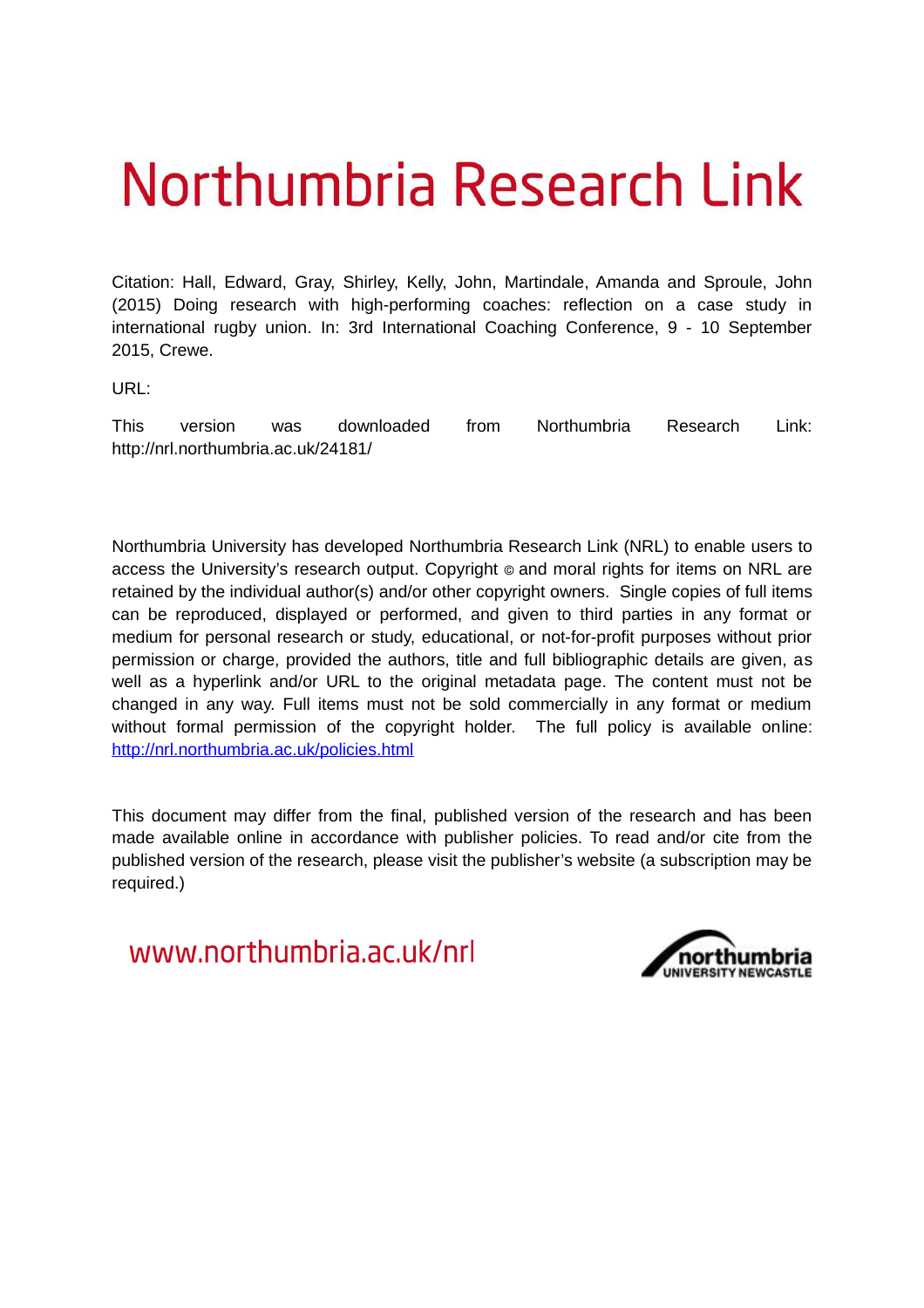



# **DOING RESEARCH WITH AN INTERNATIONAL COACH**

Edward T. Hall<sup>1</sup>, Shirley Gray<sup>2</sup>, John Kelly<sup>2</sup>, Amanda Martindale<sup>2</sup> & John Sproule<sup>2</sup>

\*Department of Sport, Exercise & Rehabilitation, Northumbria University. <sup>2</sup>Institute of Sport, Physical Education & Health Sciences, The University of Edinburgh.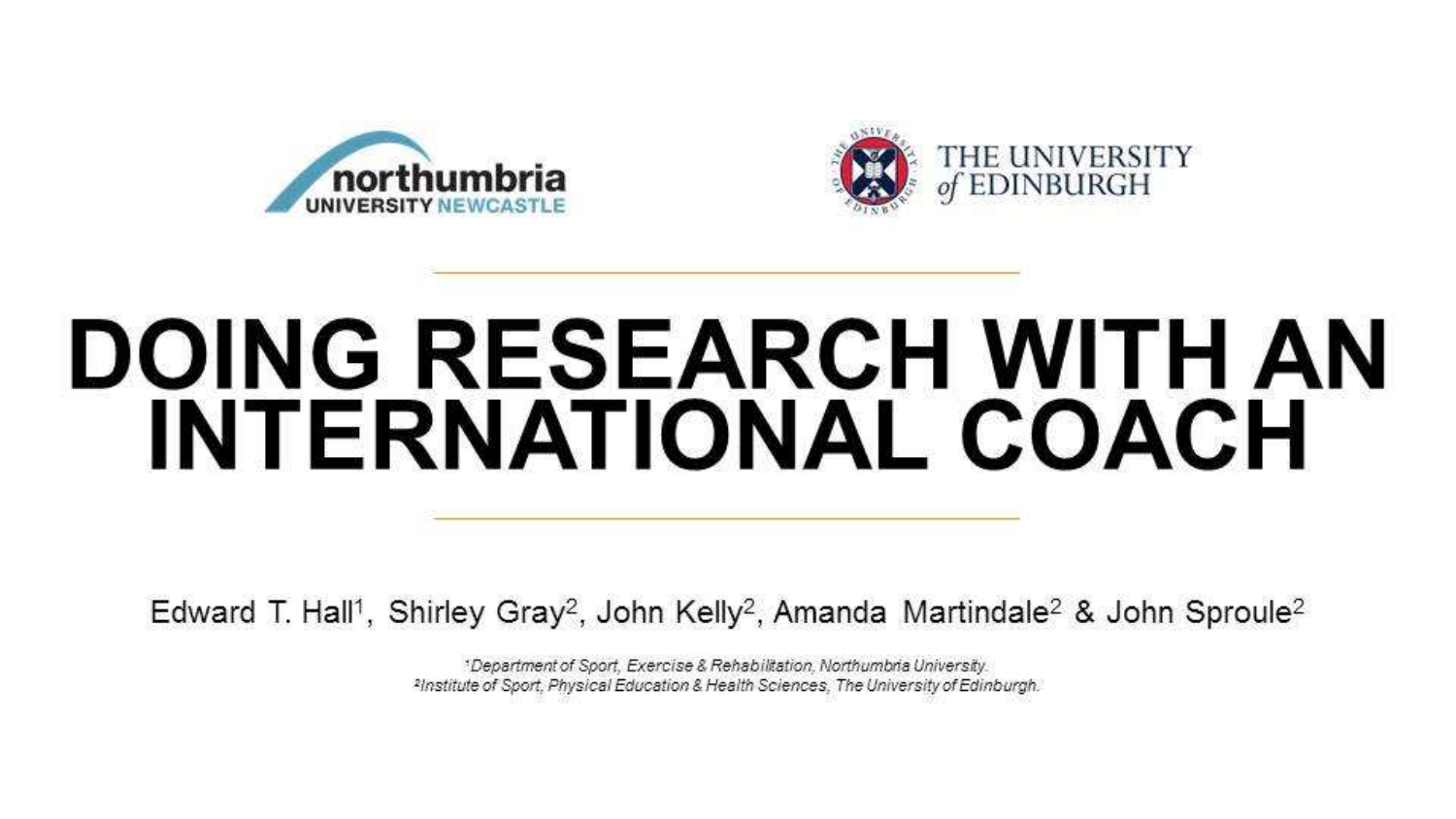### **BACKGROUND**

### • Theory-practice gap.

#### Research with coaches. ×

#### Collaborative partners. D.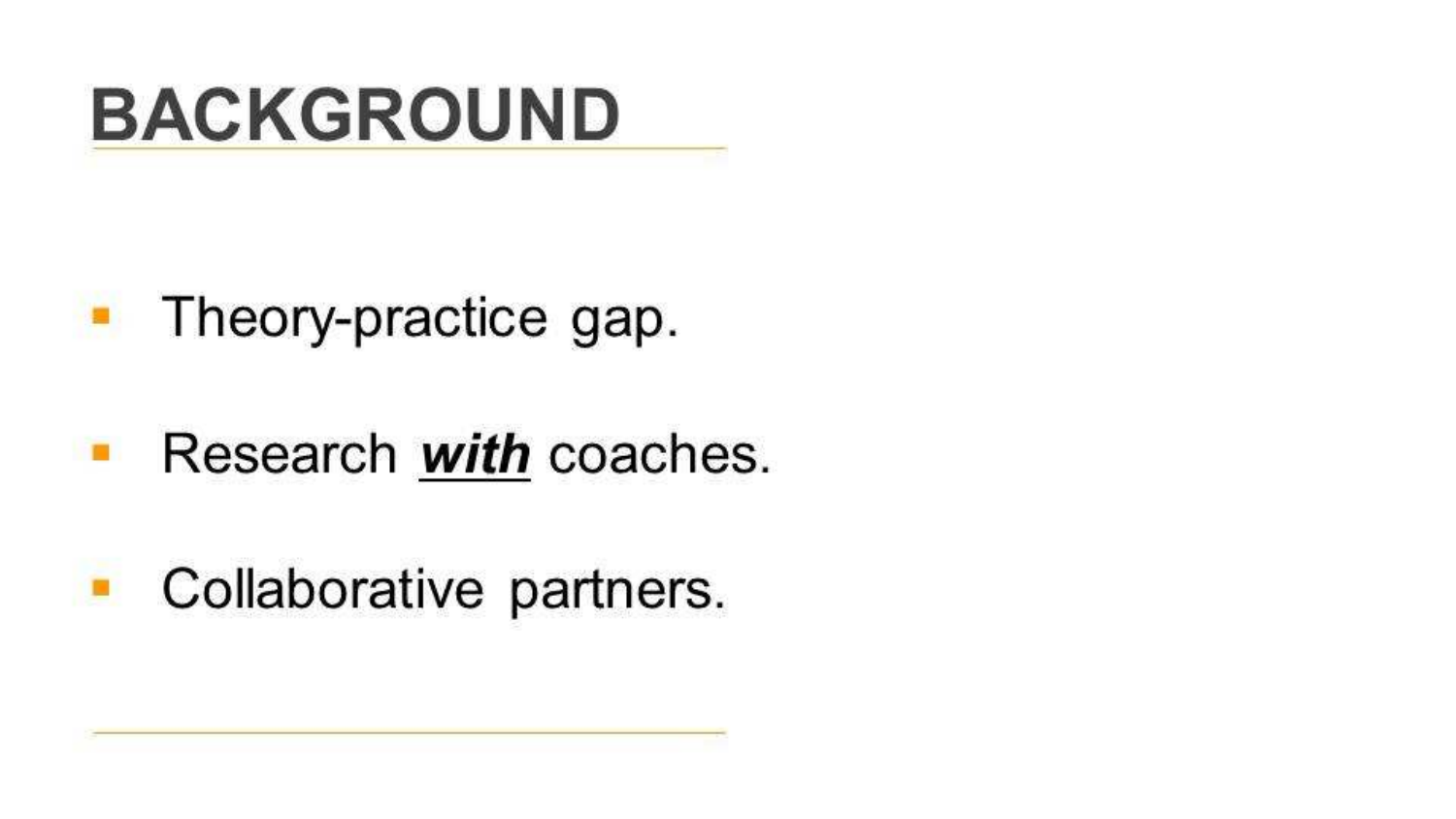### **METHODS**

#### $\blacksquare$ Broader study.

#### Interviews. ×.

#### Collaborative reflexivity. O.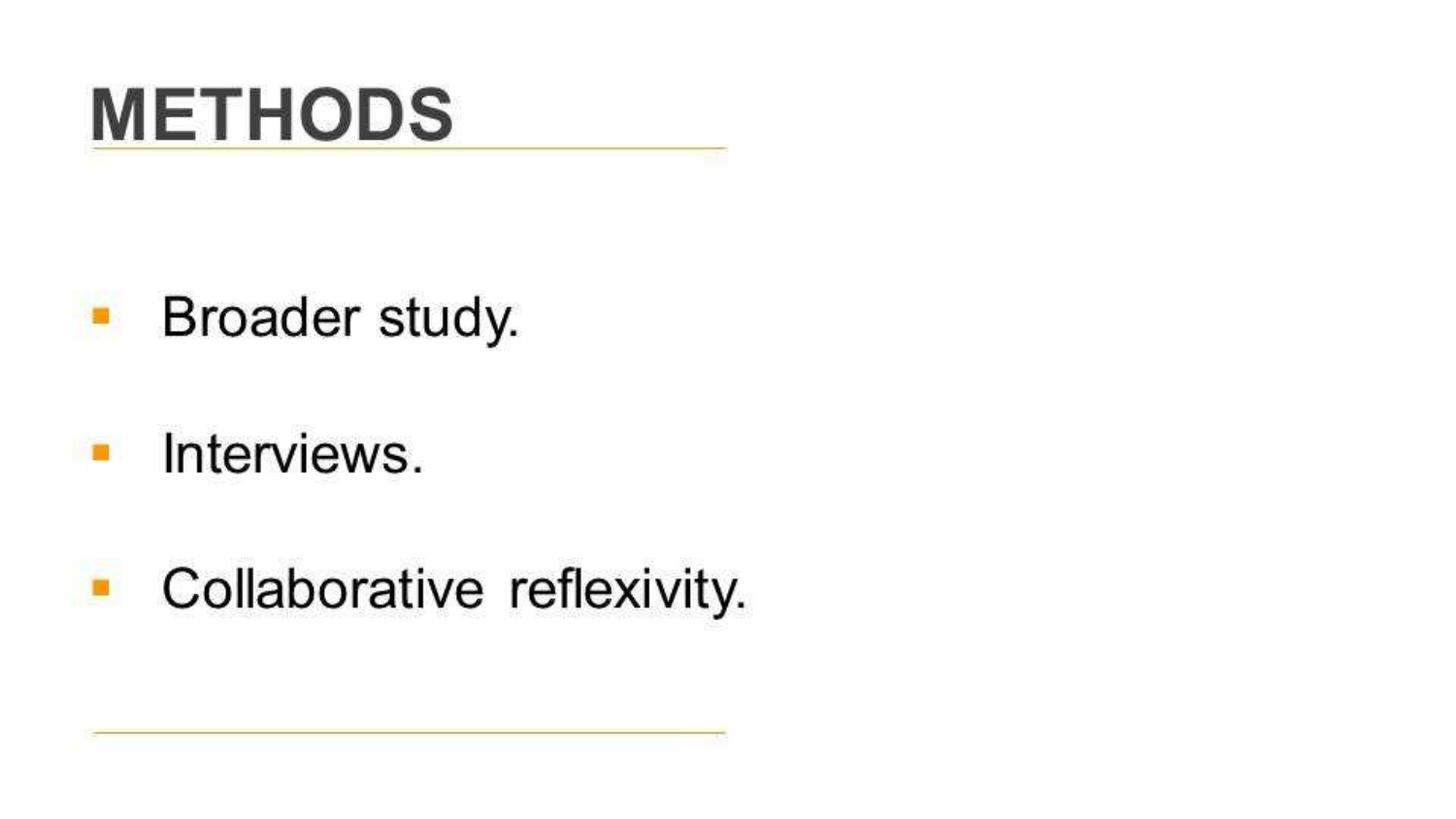### **FINDINGS**

#### Shaping the research process. ۰

Shaping the coaching process. п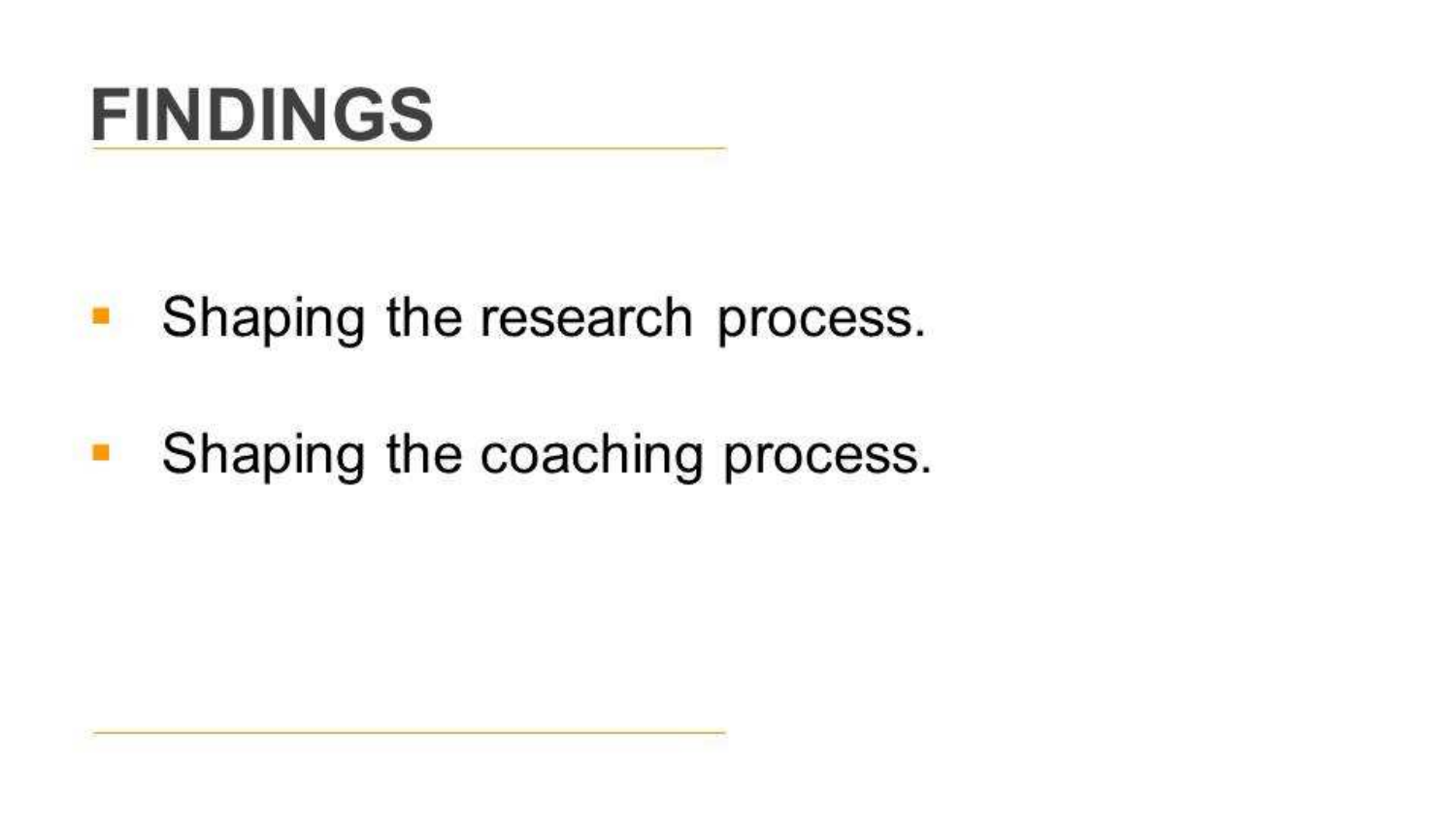## **PARTICIPATORY ACTION RESEARCH**

#### Maximise participation throughout.  $\blacksquare$

#### Reflexive co-construction.  $\blacksquare$